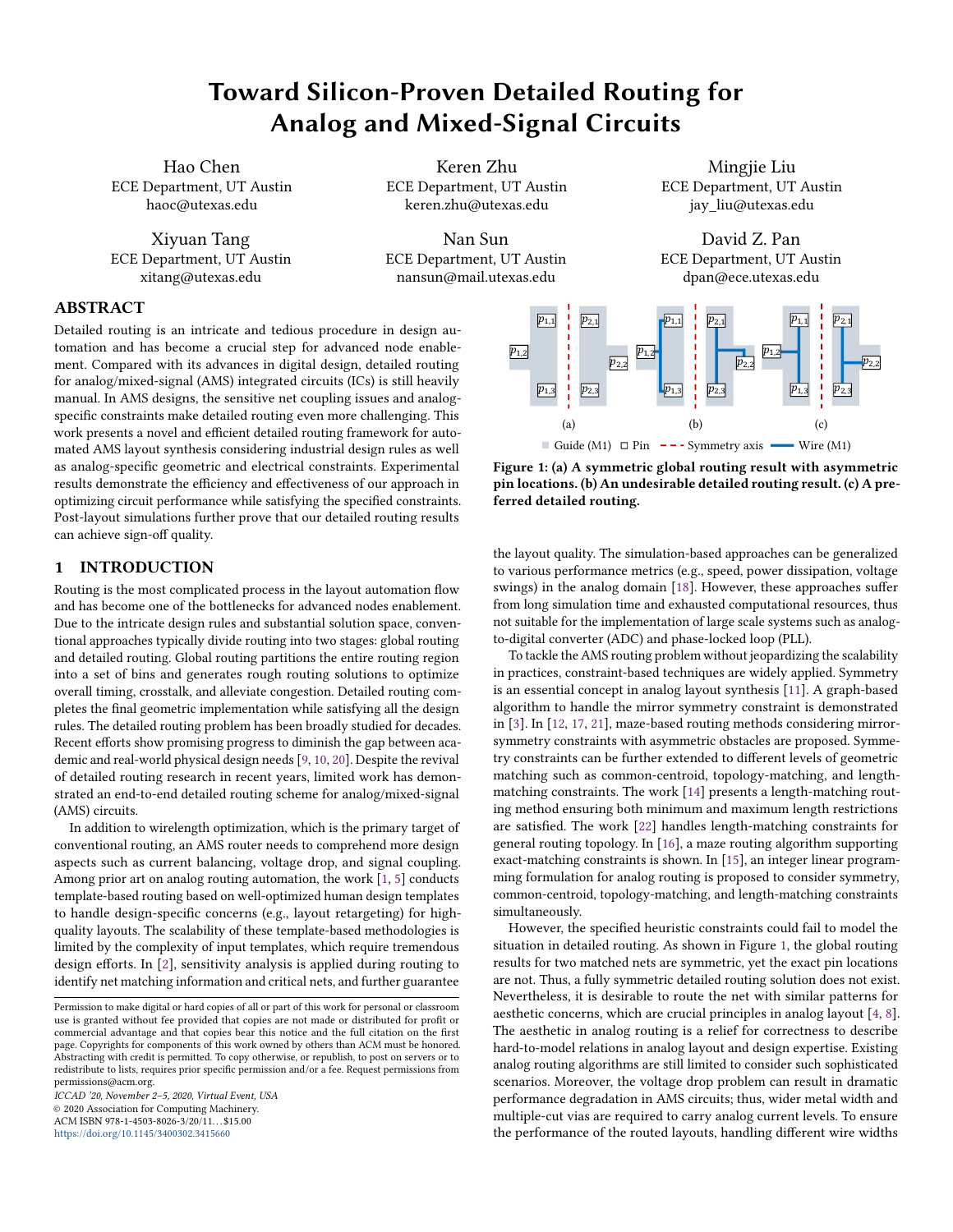and multiple-cut vias for nets while satisfying the specified constraints, aesthetic concerns, and rigid design rules is necessary.

In this paper, we propose a hierarchical AMS detailed routing framework capable of handling large AMS systems (e.g., ADC) with industrial design rules, analog-specific constraints, and aesthetic concerns consideration. Highlights of our work are summarized as follows.

- We propose a symmetry-constraint allocation algorithm to assign suitable net matching requirements according to the pin locations.
- We propose a pin access generation method that determines the valid access points with preferred access direction.
- We develop a novel pin clustering strategy to attain regular routing patterns, which can substantially improve the overall routing aesthetic.
- We design a robust hierarchical rip-up and re-routing scheme that is capable of industrial design rules and analog-specific constraints handling and alleviates the routing congestion.
- Experimental results demonstrate that our framework can complete routing in complicated AMS designs efficiently while considering specific constraints and achieve sign-off quality performance.

The remaining sections are organized as follows. Section [2](#page-1-0) gives the preliminaries and formulates the analog detailed routing problem. Section [3](#page-2-0) details our AMS detailed routing algorithm. Section [4](#page-5-0) shows the experimental results, and Section [5](#page-7-18) concludes the paper.

#### <span id="page-1-0"></span>2 PRELIMINARIES

In this section, we introduce the routing grid graph, some real industrial design rules, and different forms of symmetry constraints. Then, we formulate the analog detailed routing problem.

### 2.1 Routing Grid Graph

Routing tracks with preferred direction are standard in digital detailed routing. The state-of-the-art digital detailed routers [\[9,](#page-7-0) [10\]](#page-7-1) perform routing on such structure and minimize the wrong-way and off-track wires. Analog circuit designers typically adopt the shape-based gridless routing methodology for connections, especially in bulk CMOS designs. However, the enormous solution space of gridless routing results in massive runtime overhead to an automated router. As a result, gridless approaches are not amenable to more complicated analog systems. In our framework, we introduce routing tracks without preferred direction on each metal layer to improve efficiency, scalability, and routability while maintaining the routing flexibility. The heavy-duty design-rule-checking (DRC) is also significantly relieved since the tracks are spaced as per the technology and constraints.

The routing tracks form a 3-D grid graph  $G = (V, E)$  to model the entire routing region, where *V* is a set of vertices and  $E \subseteq V \times V$  is a set of edges. The set  $V$  consists of grid points, which are the intersections points of the tracks. An edge  $e = (u, v) \in E$  signifies the interconnection from vertex  $u$  to  $v$ . The edge between two neighboring vertices is either a horizontal (resp. vertical) wire segment for intra-layer connections, or a via for inter-layer connection. For local connections within a routing grid, gridless routing is utilized to handle design rules and sophisticated patterns.

#### <span id="page-1-3"></span>2.2 Industrial Design Rules

To satisfy manufacturing requirements, design rules need to be well handled. We introduce some of the fundamental and typical design rules considered in detailed routing.

2.2.1 Parallel Run Spacing. According to the parallel run length of two wires, a minimum required spacing between them is specified regarding

<span id="page-1-1"></span>

Figure 2: (a) Example of parallel run spacing. (b) Example of EOL spacing. (c) Example of the min area rule. (d) Example of a minstep max-edges violation.

the maximum width of the two wires. Figure [2\(](#page-1-1)a) illustrates the parallel run spacing constraint.

2.2.2 End-of-line Spacing. The end-of-line (EOL) spacing specifies the minimum required spacing eolSpace anywhere less than the eolWithin distance beyond an EOL (i.e., a metal end with width smaller than eolWidth). The EOL spacing constraint is applied if any other edge parallel to EOL occurs in the parallel edge windows constructed by extending the corners of EOL sideward by parSpace, forward by eolWithin, and backward by parWithin. Figure [2\(](#page-1-1)b) shows an example of the EOL spacing rule.

2.2.3 Min-area. As exemplified in Figure  $2(c)$  $2(c)$ , the min-area rule specifies that the area of a metal polygon should be greater or equal to a specified threshold.

2.2.4 Min-step. To ensure the correctness of optical pattern correction (OPC) during mask creation in the manufacturing stage, the min-step rule is specified. The min-step rule states that no more than  $maxEdge$ consecutive edges with length less than  $minStep$  of a metal polygon is allowed. Figure [2\(](#page-1-1)d) demonstrates an example of a min-step violation.

### 2.3 Analog-Specific Constraints

To improve the overall performance of an analog layout, additional constraints need to be specified.

<span id="page-1-2"></span>2.3.1 Symmetry Constraints. In the previous analog routing approach, symmetry constraints are specified to route nets symmetrically regarding some joint axes. However, the straightforward mirroring technique [\[3,](#page-7-8) [15,](#page-7-15) [21\]](#page-7-11) cannot describe different situations of matched nets. For example, the mirroring technique is not capable of routing two matched nets with pin locations on both sides of the symmetry axis since an overlap is inevitable when crossing the symmetry axis. In our framework, we extend the symmetry constraints into four variants: mirror-, cross-, self-, and partial-symmetry. Mirror-symmetry is applied when the pins of two matched nets located on each side of the symmetry axis. Cross-symmetry is employed when the pins of two matched nets appear on both sides of the symmetry axis. Self-symmetry specifies the matching requirement within a net. Partial-symmetry happens when the matched nets lack some symmetric pin pairs. To be specific, partial-symmetry constraints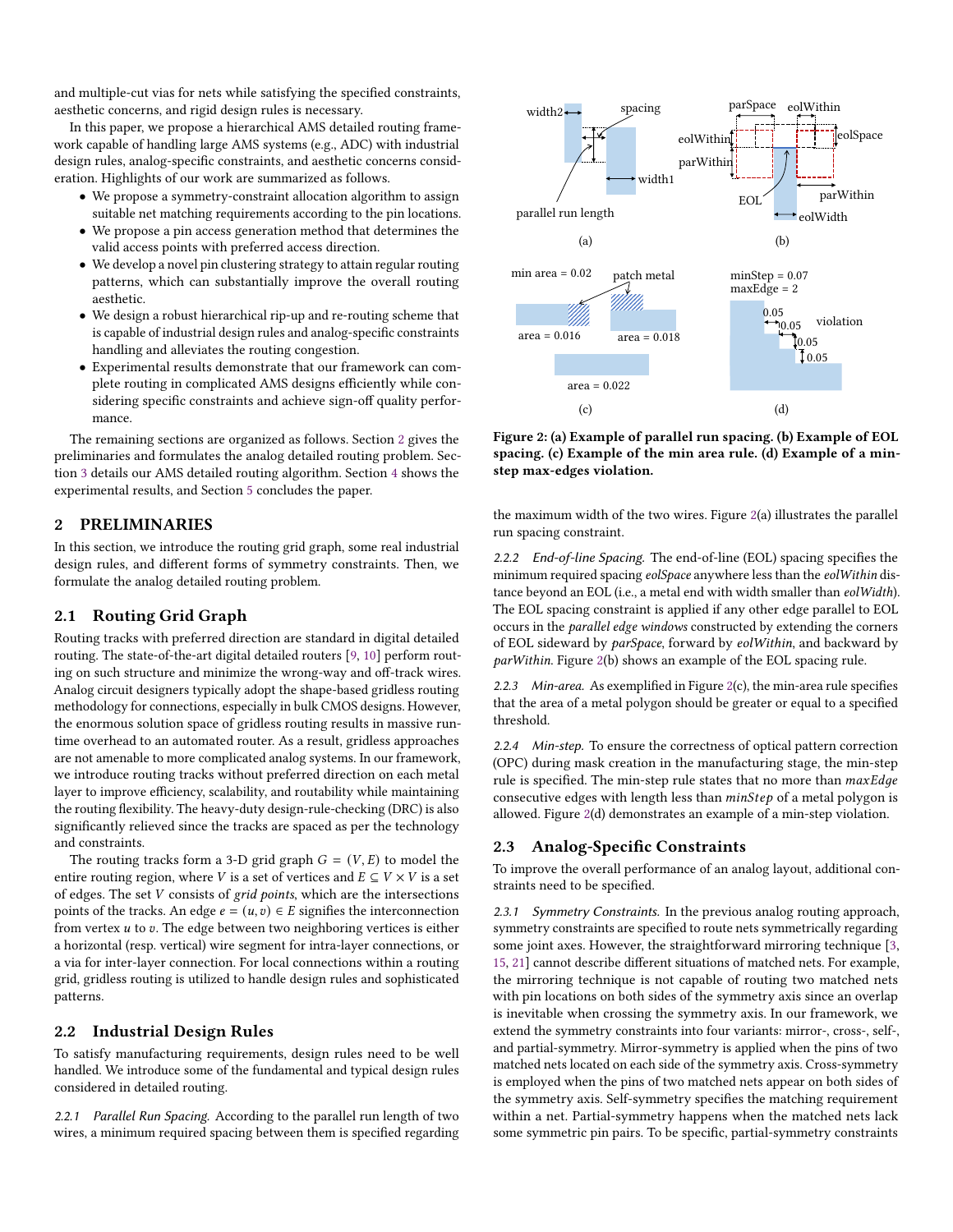<span id="page-2-1"></span>

Figure 3: Examples of the four symmetry constraint variants. (a) Mirror-symmetry. (b) Cross-symmetry. (c) Self-symmetry. (d) Partial-symmetry.

are always bonded with other constraints, e.g., partial self-symmetry, partial cross-symmetry. Figure [3](#page-2-1) illustrates the four variants of symmetry constraints, where  $p_{i,j}$  denotes the  $j^{\text{th}}$  pin of the  $i^{\text{th}}$  net.

2.3.2 Electrical Constraints. IR-induced voltage drop can cause significant performance degradation in analog circuits. To maintain the performance, some critical nets are specified to have wider metal widths and multiple-cut vias for inter-layer connections. In our framework, we perform pre-layout simulation to extract the maximum tolerable parasitic resistance, which defines the minimum wire width and the via cut number, and specify them as constraints.

#### 2.4 Problem Formulation

We formally define the analog detailed routing problem as follows.

**Problem 1** (Analog Detailed Routing). Given a set of nets  $N = \{n_i | 1 \leq$  $i \leq |N|$ , a set of global routing guides  $H = \{h_i | 1 \leq i \leq |H|\}$ , and a set of placed devices  $M = \{m_i | 1 \le i \le |M|\}$ , generate a routing solution for each net  $n_i \in N$  considering  $h_i \in H$  such that  $n_i$  is connected without design rule violations and the specified constraints are satisfied.

#### <span id="page-2-0"></span>3 HIERARCHICAL ROUTING FRAMEWORK

With an input hierarchical circuit netlist, as shown in Figure [4,](#page-2-2) we propose a bottom-up analog detailed routing approach to achieve high-quality solution and efficiency. The overall flow of our routing algorithm for each hierarchy is shown in Figure [5.](#page-2-3) In the flow, a symmetry constraint allocation technique based on the well-known graph matching algorithm [\[7\]](#page-7-19) is applied if the symmetry constraints are not provided by the designer. Otherwise, our algorithm honors the specification by designer and takes it as input directly. After the pre-processing stage, the core of our routing framework includes three main phases: 1) pin access computation with preferred access direction, which models complicated pin shapes and reduces the complexity of the problem, 2) constraint-aware iterative routing, which connects all nets while considering design rules and constraints described in Section [2,](#page-1-0) and 3) post-processing, which refines the remaining design rule violations, to be detailed in the following. The notations used in this paper is summarized in Table [1.](#page-2-4)

### 3.1 Symmetry Constraint Allocation

The symmetry constraints input defined by circuit designers reflects their expertise, experience, and insights. For example, some sensitive

<span id="page-2-2"></span>

Figure 4: (a) Circuit netlist with hierarchical structure. (b) Routing hierarchy tree of (a).

<span id="page-2-3"></span>

<span id="page-2-4"></span>Figure 5: Computation flow of our AMS routing framework.

Table 1: Notations used in this paper.

| Symbol                                               | Description                                                                                                              |
|------------------------------------------------------|--------------------------------------------------------------------------------------------------------------------------|
| N                                                    | The set of nets specified in the circuit netlist.                                                                        |
| $n_i$                                                | The <i>i</i> <sup>th</sup> net in <i>N</i> , $1 \le i \le  N $ .                                                         |
| $\boldsymbol{P}$                                     | The set of all pins.                                                                                                     |
| $P_i$                                                | The set of pins in $n_i$ .                                                                                               |
| $p_{i,k}$                                            | The $k^{\text{th}}$ pin in $P_i$ , $1 \leq k \leq  P_i $ .                                                               |
|                                                      | The center <i>x</i> -coordinate of $p_{i,k}$ .                                                                           |
| $\overset{x_{i,k}}{\underset{\lambda_i}{\lambda_i}}$ | The self-symmetry axis of $n_i$ .                                                                                        |
| $\lambda_{i,j}$                                      | The symmetry axis between $n_i$ and $n_j$ .                                                                              |
| $a_{i,k}(x)$                                         | A function with output 1, if $p_{i,k}$ has a corresponding<br>symmetric pin in $P_i$ with respect to x; 0, otherwise.    |
|                                                      |                                                                                                                          |
| $b_{i,k}^j(x)$                                       | A function with output 1, if $p_{i,k}$ has a corresponding<br>symmetric pin in $P_j$ with respect to $x$ ; 0, otherwise. |

differential nets should have almost identical routing topology to avoid circuit performance degradation caused by the mismatch. Thus, our analog routing engine will honor the constraints provided by circuit designers. Though circuit designers have better common sense and more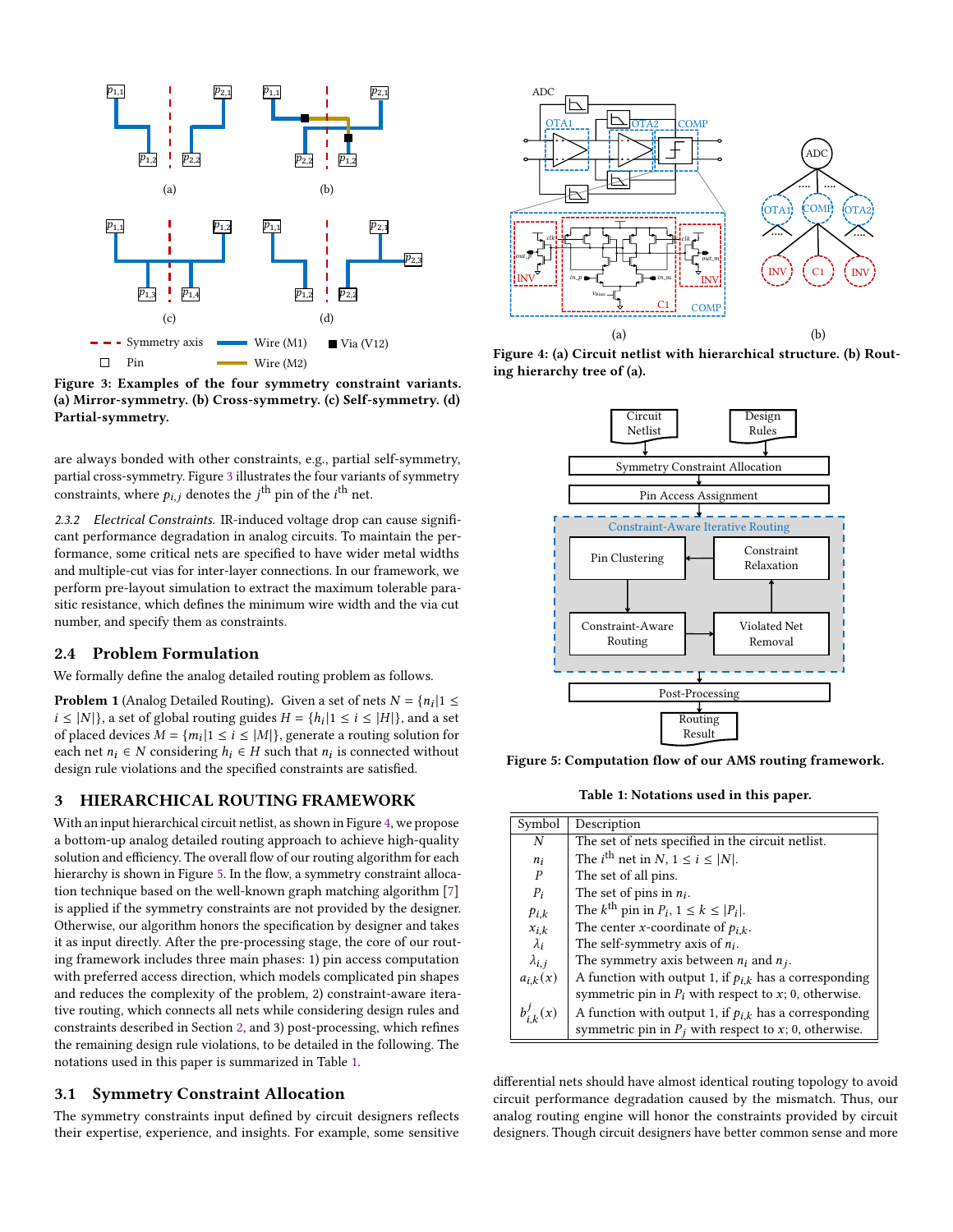<span id="page-3-1"></span>

Figure 6: (a) A placement result with four nets. (b) The constructed matching graph for (a) and the weight of each edge is labelled aside.

<span id="page-3-0"></span>

| Algorithm 1 $\text{AllocateSymConstraints}(L, N)$                          |  |  |  |  |
|----------------------------------------------------------------------------|--|--|--|--|
| <b>Input:</b> A placement layout $L$ and a set of nets $N$ .               |  |  |  |  |
| <b>Output:</b> A set $S_{sym}$ of symmetry constraints.                    |  |  |  |  |
| 1: Initalize an empty undirected graph $G = (V, E)$ ;                      |  |  |  |  |
| 2: $AddVertices(V);$                                                       |  |  |  |  |
| 3: for each $n_i \in N$ do                                                 |  |  |  |  |
| for each $n_i \in N$ do<br>4:                                              |  |  |  |  |
| if $n_i == n_j$ then<br>5:                                                 |  |  |  |  |
| $\psi_i := ComputeEstSelfSymDeg(n_i);$<br>6:                               |  |  |  |  |
| if $\psi_i > 0$ then<br>7:                                                 |  |  |  |  |
| $E := E \cup \{(v_i, v'_i, \psi_i)\};$<br>8:                               |  |  |  |  |
| else<br>9:                                                                 |  |  |  |  |
| $\psi_{i,j}$ := ComputeEstSymDeg(n <sub>i</sub> , n <sub>j</sub> );<br>10: |  |  |  |  |
| if $\psi_{i,j} > 0$ then<br>11:                                            |  |  |  |  |
| $E := E \cup \{(v_i, v_j, 2\psi_{i,j})\};$<br>12:                          |  |  |  |  |
| 13: $S_{sym} := MaxWeightedMathcing(G);$                                   |  |  |  |  |
| 14: <b>return</b> $S_{sym}$ ;                                              |  |  |  |  |

insights in sensitivity analysis, they could suffer from handling complex geometrical implementation, such as specifying all the constraints among a massive amount of complicated interconnections. To alleviate the workload of designers, our analog routing engine is also able to identify and assign suitable symmetry constraints to matched nets concerning the geometrical locations of their pins.

After acquiring the placement layout and the routing netlist, we perform the symmetry constraint allocation procedure and determine appropriate constraints for matched nets. The procedure is sketched in Algorithm [1.](#page-3-0) We first construct an undirected graph  $G = (V, E)$ , where  $V$  is a set of vertices, and  $E$  is a set of weighted edges. The function AddVertices then initializes V by adding two separate vertices  $v_i$  and  $v'_i$ for each net  $n_i$  given in the circuit netlist. To build the weighted edge set , we compute the weight of each edge according to the estimated degree of symmetry or self-symmetry of the nets. For simplicity, we only detail the computation of horizontal symmetry below, while vertical symmetry can be achieved in the same manner.

For  $n_i$  equal to  $n_j$ , we compute the estimated degree of self-symmetry  $\psi_i$  and the correlated symmetry axis  $\lambda_i$  by the following equation,

<span id="page-3-3"></span>
$$
\psi_i = f_i(\lambda_i),
$$
  
\n
$$
\lambda_i = \underset{1 \le k, k' \le |P_i|}{\operatorname{argmax}} f_i(\frac{x_{i,k} + x_{i,k'}}{2}),
$$
  
\n
$$
\sum_{j} a_{i,k}(x)
$$
  
\n
$$
f_i(x) = \frac{\sum_k a_{i,k}(x)}{|P_i|}.
$$
\n(1)

An edge  $(v_i, v'_i, \psi_i)$  is added to *E* if and only if  $\psi_i > 0$ . Otherwise, we compute the estimated degree of symmetry  $\psi_{i,j}$  and the correlated symmetry axis  $\lambda_{i,j}$  as follows.

<span id="page-3-2"></span>
$$
\psi_{i,j} = f_{i,j}(\lambda_{i,j}),
$$
\n
$$
\lambda_{i,j} = \underset{1 \le k \le |P_i|, \ 1 \le k' \le |P_j|}{\text{argmax}} f_{i,j}(\frac{x_{i,k} + x_{j,k'}}{2}),
$$
\n
$$
\max\left(\sum_{k} b_{i,k}^j(x), \sum_{k'} b_{j,k'}^i(x)\right)
$$
\n
$$
f_{i,j}(x) = \frac{\max(|P_i|, |P_j|)}{\max(|P_i|, |P_j|)}.
$$
\n(2)

Similarly, we add an edge  $(v_i, v_j, 2\psi_{i,j})$  to E if and only if  $\psi_{i,j} > 0$ .

**Example 1.** For net  $n_1$  in Figure [6\(](#page-3-1)a), we have  $\psi_1 = \frac{4}{5}$  and  $\lambda_1 = \frac{x_{1,1} + x_{1,4}}{2}$  $\frac{x_{1,2}+x_{1,3}}{2}$  since  $p_{1,1}$  and  $p_{1,2}$  are symmetric to  $p_{1,4}$  and  $p_{1,3}$  with respect to  $\lambda_1$ . For nets  $n_2$  and  $n_3$ , we have  $\psi_{2,3} = \frac{4}{3}$  and  $\lambda_{2,3} = \frac{x_{2,3}+x_{3,3}}{2} = \frac{x_{2,3}+x_{3,3}}{2}$ since  $p_{2,2}$  and  $p_{2,3}$  are symmetric to  $p_{3,2}$  and  $p_{3,3}$  with respect to  $\lambda_{2,3}$ .

The complete edge set is built when all the combinations of net pairs are examined, as shown in Lines 3-12 in Algorithm [1.](#page-3-0) After the graph construction process, we perform Edmond's blossom algorithm [\[7\]](#page-7-19) on the graph to find the maximum-weight matching. Then, we translate the matching result to specify the symmetry constraints for nets.

The complexity of the symmetry constraint allocation algorithm is derived as follows. The calculation of the weight of edges is dominated by the iterative for-loops. Hence, the complexity is in  $O(|P|^2)$ . For the maximum-weight matching, which is the dominating factor of the entire process, we have  $O(|V|^2|E|)$  for the Edmond's blossom algorithm theoretically to get an optimal matching, where  $|V| = 2|N|$ and  $|E| \leq (|N|^2 + |N|)/2$ . In practice, the graph G is sparse since many subsets in  $N$  are mutually exclusive, and a large number of nets are selfdisassociate. The circuit hierarchy further splits the entire netlist into partitions. Therefore, the algorithm executes efficiently.

Definition 1. A set of nets is mutually exclusive if and only if the estimated degree of symmetry between every two nets is 0.

Definition 2. A net is self-disassociate if and only if the estimated degree of self-symmetry is 0.

Example 2. Figure [6\(](#page-3-1)a) describes a scenario of matching. We can observe that  $\{n_1, n_4\}$ ,  $\{n_3, n_4\}$  and  $\{n_2, n_4\}$  are mutually exclusive, and  $n_3$  is a selfdisassociate net. Figure [6\(](#page-3-1)b) shows the final matching result for symmetry constraint allocation.

#### 3.2 Pin Access Assignment

The pin access problem is one of the most challenging subroutines in detailed routing. To reduce the complexity of the analog detailed routing problem and further improve the routability, we propose a pin access assignment method considering preferred access direction to model intricate pin shapes.

For each pin, we assign the covering same-layer grid points in the routing grid graph as its access points. Then, we determine a preferred direction set for each access point considering the active region of the corresponding device. The preferred direction set provides information for our detailed router to generate desirable access patterns without violating design rules.

To collect the preferred directions of an access point, a set of pattern candidates is first generated as follows. Given a routing grid graph  $G =$  $(V, E)$  and an access point on a grid point  $u \in V$ . If exists an edge  $e = (u, v) \in E$  for some grid points v such that v does not lie on the same pin with  $u$ , a pattern candidate is created according to  $e$ . To be specific, if  $u$  and  $v$  lie in the same layer, we construct a wire along the edge  $e$ ; otherwise, a via is generated as the candidate. The pattern is then put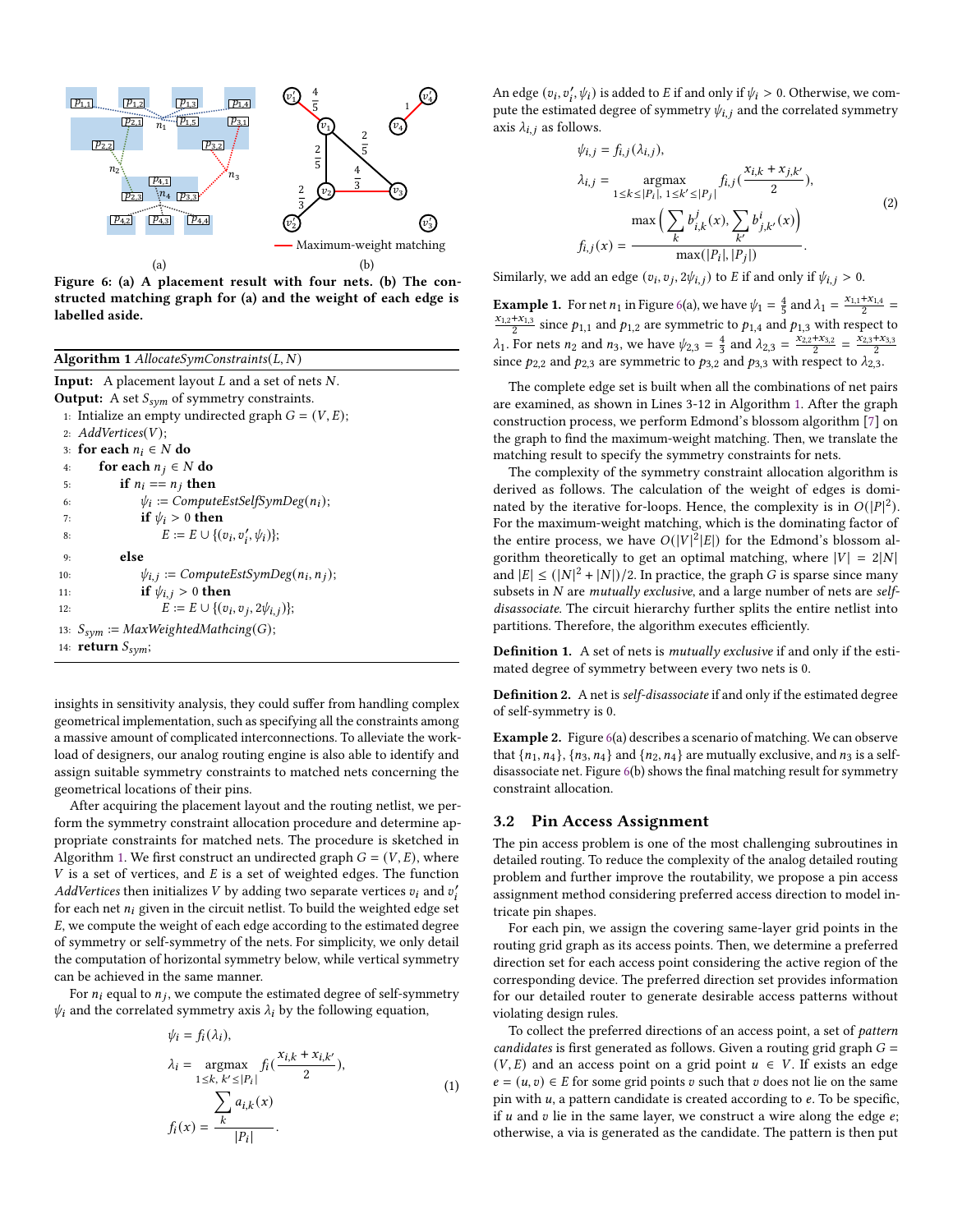<span id="page-4-0"></span>

Figure 7: Examples of pin access points with preferred directions.

into the candidate list if not causing any design rule violation. Next, we calculate the overlapping area between each candidate and the active region and select the candidate with the smallest overlapping area. After that, we add the direction of the pattern to the preferred direction set.

Example 3. Figure [7](#page-4-0) shows an example of the access point generation technique. In Figure [7\(](#page-4-0)a), we can see that the candidate via of access point  $acs<sub>1</sub>$  violates the design rules in layer M1. Thus, the preferred direction set  $D_{pref}$  of  $acs_1$  is  $\{\leftarrow\}$ , as shown in the snapshot in Figure [7\(](#page-4-0)b).

For those pins not covering a same-layer grid point, we adopted the concept in [\[10\]](#page-7-1) to find an access point in other layers, without setting the preferred access direction. However, in practical analog designs, most of the pins have at least one same-layer access point since the scale of an analog device is typically more substantial. The cross-layer access points occur when some small digital cells are used in a mixed-signal design.

#### 3.3 Constraint-Aware Iterative Routing

Before we detail our iterative routing algorithm, we define the following terminologies.

Definition 3. A symmetric net is a net specified with a mirror- or cross-symmetry constraint, with or without a further specified partialsymmetry constraint.

Definition 4. Aself-symmetric net is a net specified with a self-symmetry constraint or a partial self-symmetry constraint.

Definition 5. A symmetric pair consists of two symmetric nets sharing the same symmetry axis.

To connect all the nets considering design rules and constraints, we perform constraint-aware iterative routing. The negotiation-based rip-up and re-route methodology [\[13\]](#page-7-20) is adopted to alleviate congestion. To obtain a better net routing order, we propose a hybrid priority function

$$
PR_i = \alpha \cdot HPWL_i + \beta \cdot |P_i| + \gamma \cdot d_i + \delta \cdot z_i \tag{3}
$$

for a maximum-priority queue to maintain all the unrouted nets, where  $PR_i$  represents the cost of a net  $n_i$  in the queue,  $HPWL_i$  is the halfperimeter wirelength of  $n_i$  according to its pins,  $d_i$  is the estimated degree of symmetry (resp. self-symmetry) obtained by Equation [\(2\)](#page-3-2) (resp. Equation [\(1\)](#page-3-3)) if  $n_i$  is a symmetry (resp. self-symmetry) net,  $z_i$  denotes the contiguous routing failures, and  $\alpha$ ,  $\beta$ ,  $\gamma$ ,  $\delta$  are weighted constants. In our framework,  $\alpha$ ,  $\beta$ ,  $\gamma$ , and  $\delta$  are set to 0.1, 2, 100, and 50, respectively.

Nets with more pins are more difficult to route. Considering the number of pins in the cost function gives those nets higher priorities. In our implementation,  $\gamma$  is set to a higher value since it is also much challenging to route nets with symmetry constraints. With the hybrid cost function,

#### <span id="page-4-1"></span>Algorithm 2 ConstraintAwareRoute $(n_i)$

| <b>Input:</b> A net $n_i$ with a set of pin clusters $C_i$ . |
|--------------------------------------------------------------|
| <b>Output:</b> The routing result $R_i$ of $n_i$ .           |
| 1: Union the obstacles on both sides of the symmetry axis;   |
| 2: $R_i := \emptyset$ , $P_{rest} := P_i$ ;                  |
| 3: for each $c_k \in C_i$ do                                 |
| <b>if</b> $c_k$ not routed <b>then</b><br>4:                 |
| $r_k := Route(c_k);$<br>5:                                   |
| <b>if</b> $r_k$ is legal <b>then</b><br>6:                   |
| $R_i := R_i \cup \{r_k, Mirror(r_k)\};$<br>7:                |
| $P_{rest} := P_{rest} \setminus c_k$ ;<br>8:                 |
| $P_{rest} := P_{rest} \setminus SymCluster(c_k);$<br>9:      |
| 10: $r_{rest} := Route(P_{rest});$                           |
| 11: $R_i := R_i \cup \{r_{rest}\};$                          |
| 12: <b>return</b> $R_i$ ;                                    |

we can increase the routing success rate and decrease the number of total iteration. The turnaround time of the entire process is thus reduced significantly.

After initializing the routing order, the core algorithm of the routing scheme includes four main stages: 1) pin clustering, 2) constraint-aware routing, 3) violated net removal, and 4) constraint relaxation.

3.3.1 Pin Clustering. To handle all the symmetry constraints mentioned in Section [2.3.1,](#page-1-2) a novel pin clustering technique is proposed. We brief the clustering process for three different types of nets: symmetric nets, self-symmetric nets, and normal nets, as follows.

For symmetric nets, we split the pins of a symmetric pair  $(n_i, n_j)$  into two disjoint subsets according to their symmetry axis, respectively. For instance,  $P_i^l, P_i^r \subseteq P_i$  are the two disjoint subsets for  $n_i$ , where  $P_i^l$  comprises the pins on the left-hand side of the symmetry axis, and  $P_i^r$  consists of the pins on the right-hand side. We detect the maximum fully symmetric parts between  $(P_i^l, P_j^r)$ ,  $(P_i^r, P_i^l)$ , and set them as symmetry clusters. Note that each symmetry cluster in a symmetric net has a corresponding symmetry cluster that belongs to the other net.

For a self-symmetric net  $n_i$ , the subsets  $P_i^l$  and  $P_i^r$  are constructed by the aforementioned method. If there is a pin with its center locating on the symmetry axis, it is added to both  $P_i^{\hat{I}}$  and  $P_i^r$ . We then identify the maximum fully symmetric part among the pins concerning its symmetry axis and build the self-symmetry clusters.

For normal nets, since no symmetry constraint is attached, the pin clustering step is skipped.

**Example 4.** In Figure [8\(](#page-5-1)a), a partial cross-symmetric net pair  $(n_1, n_2)$  is shown. Observe that the disjoint pin subsets of  $n_1$  are  $P_1^{\dagger}$  $j_1^l = \{p_{1,1}, p_{1,2}\}$  and  $P_{i}^{r}$  $I_1^r = \{p_{1,3}, p_{1,4}, p_{1,5}\}$ ; while  $n_2$  has  $P_2^l$  $P_2^l = \{p_{2,3}, p_{2,4}\}$  and  $P_2^r$  $y_2^r = \{p_{2,1}, p_{2,2}\}.$ Since  $p_{1,1}, p_{1,2}$  are symmetric to  $p_{2,1}, p_{2,2}$ , the pin clusters  $c_1$  and  $c_2$  are constructed for  $n_1$  and  $n_2$ , respectively. The clusters  $c_3$  and  $c_4$  are obtained by the same method.

3.3.2 Constraint-Aware Routing. Before the routing procedure, the required minimum wire width and minimum cut number for inter-layer connection for each net is defined through circuit schematic simulation. However, the electrical constraints set by the schematic simulation are bottom lines, and different circuit placements may lead to significant routing diversities. Long signal wires in complex AMS system without enough width will degrade the circuit performance due to voltage drop. As a result, we estimate the potential routing wirelength by the HPWL model. Then, the electrical constraints are adjusted appropriately by increasing the required wire width and via cuts of some nets.

In [\[3,](#page-7-8) [21\]](#page-7-11), a mirroring technique by taking the union of obstacles on both sides of the symmetry axis is described. However, the mirroring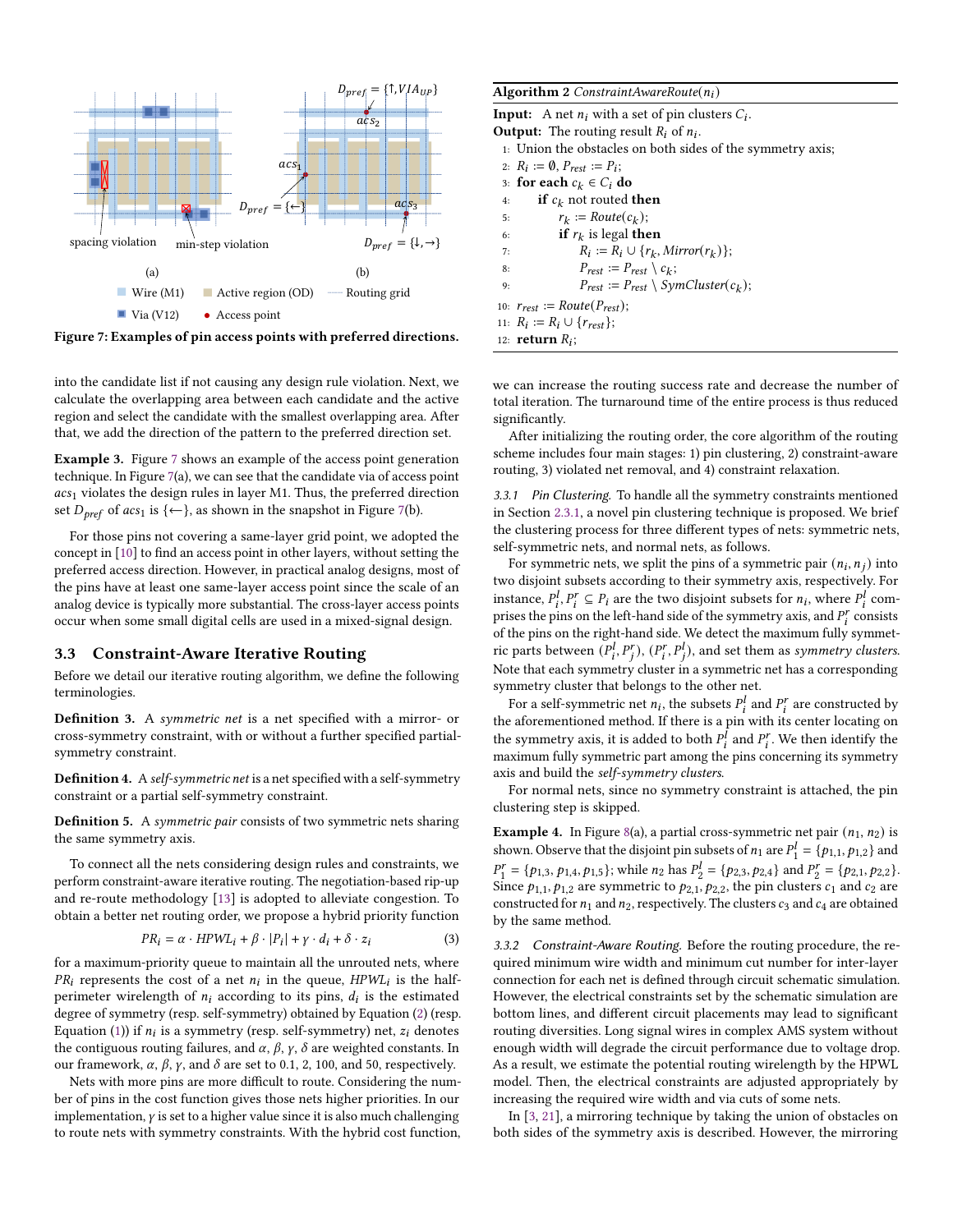<span id="page-5-1"></span>

Figure 8: An example of our routing procedure with the pin clustering technique.

technique is limited to the mirror-symmetry constraint. We extend and combine the concept of mirroring with our proposed pin cluster structure to route the cross-symmetry and partial-symmetry nets. Algorithm [2](#page-4-1) shows our constraint-aware routing approach.

For each unrouted cluster, an obstacle-aware pathfinding using the  $A^*$ search algorithm is applied. To honor the global routing result, penalties are added to a search-node if it is outside the routing guide. Once a route is found, it is mirrored to the other side to give a symmetric solution. After routing the pins inside the clusters, mirror-symmetric and selfsymmetric nets can be completely routed. However, cross-symmetric and partial-symmetric nets are still not fully connected. An additional pathfinding step is then performed to connect the remaining pins and the clusters.

For the symmetric pairs and partial self-symmetric nets that do not exist a perfectly symmetric routing solution, our routing algorithm can still generate highly regular routing patterns through the pin cluster structure. This routing methodology further raises the degree of symmetry of the final routing results, and thus achieve better layout aesthetic. Figure [8](#page-5-1) gives an example of the routing flow. In Figure [8\(](#page-5-1)b), symmetric routing patterns are generated for pin clusters. The final routing result is then obtained in Figure [8\(](#page-5-1)c).

3.3.3 Violated Net Removal. In the rip-up phase, we apply design-rulechecking to verify the routing result and remove the nets that cause design rule violations. To avoid obtaining the same routing result and alleviate congestion, a history cost is updated to the history map before the violated wires are removed. By maintaining the history map for negotiation-based rip-up and re-route, a detour will occur in the next iteration due to the higher routing cost.

3.3.4 Constraint Relaxation. To ensure all the nets can be routed without design rule violations, we check if there are some hard-to-route nets and relax the specified constraints. If the number of times that a net fails to obtain a violation-free routing solution exceeds a defined threshold, the symmetry constraint that specified on the net is then waived, in order to improve the routability.

#### 3.4 Post-Processing

In this step, we check the remaining design rule violations in the routing solution and perform a layer by layer refinement. For each set of connected metals, we transform them into a single polygon and iterate through its edges clockwise to validate the min-step rule. According to the min-step rule described in Section [2.2,](#page-1-3) no more than *maxEdge* consecutive edges with length less than minStep is allowed. We handle this issue more aggressively; any two adjacent edges with a length smaller than minStep is treated as a violation. We identify either the two adjacent

<span id="page-5-2"></span>

Figure 9: (a) Example of a concave jog. (b) Example of a convex jog.

edges form a concave jog or a convex jog, by computing the orientation of the three ordered points of the two edges. Since we iterate the edges of a polygon clockwise, a clockwise orientation of the three ordered points indicates a convex jog; otherwise, a concave jog. To resolve the violation, we add patch metal to eliminate excessive edges. Figure [9](#page-5-2) shows an example of the metal patching method for the min-step rule violation fixing.

## <span id="page-5-0"></span>4 EXPERIMENTAL RESULTS

The proposed analog detailed routing framework is implemented in C++ with the Boost C++ libraries [\[19\]](#page-7-21) and the LEMON graph library [\[6\]](#page-7-22). All experiments are conducted on a Linux workstation with an Intel i9 3.3GHz CPU with 128GB memory. To assess the scalability of our proposed framework, we conduct experiments on five analog designs with different scales, including three building block level designs and two complete mixed-signal systems. For the block level circuits, we have one comparator and two operational transconductance amplifiers (OTAs), denoted as COMP, OTA1, and OTA2. For the mixed-signal systems, we have two continuous-time ΔΣ modulators (CTDSMs), denoted ADC1, and ADC2. Note that a CTDSM system consists of OTAs, comparators, feedback DACs, and digital cells. All benchmark circuits and placement results are designed by experienced analog circuit designers under TSMC 40nm process. The global routing guides for each benchmark are generated by our analog global router. Table [2](#page-5-3) lists the benchmarks statistics.

Table 2: Benchmark circuits information.

<span id="page-5-3"></span>

| Benchmark        | #Devices | #Nets | #Pins | Die Size                         |
|------------------|----------|-------|-------|----------------------------------|
| COMP             | 16       | 12    | 52    | $15.0 \times 17.8 \ \mu m^2$     |
| OTA <sub>1</sub> | 25       | 18    | 78    | 97.8×32.5 $\mu$ m <sup>2</sup>   |
| OTA <sub>2</sub> | 34       | 26    | 107   | 39.7×40.2 $\mu$ m <sup>2</sup>   |
| ADC <sub>1</sub> | 206      | 127   | 419   | 139.9×121.5 $\mu$ m <sup>2</sup> |
| ADC2             | 153      | 109   | 345   | $128.2\times262.0 \ \mu m^2$     |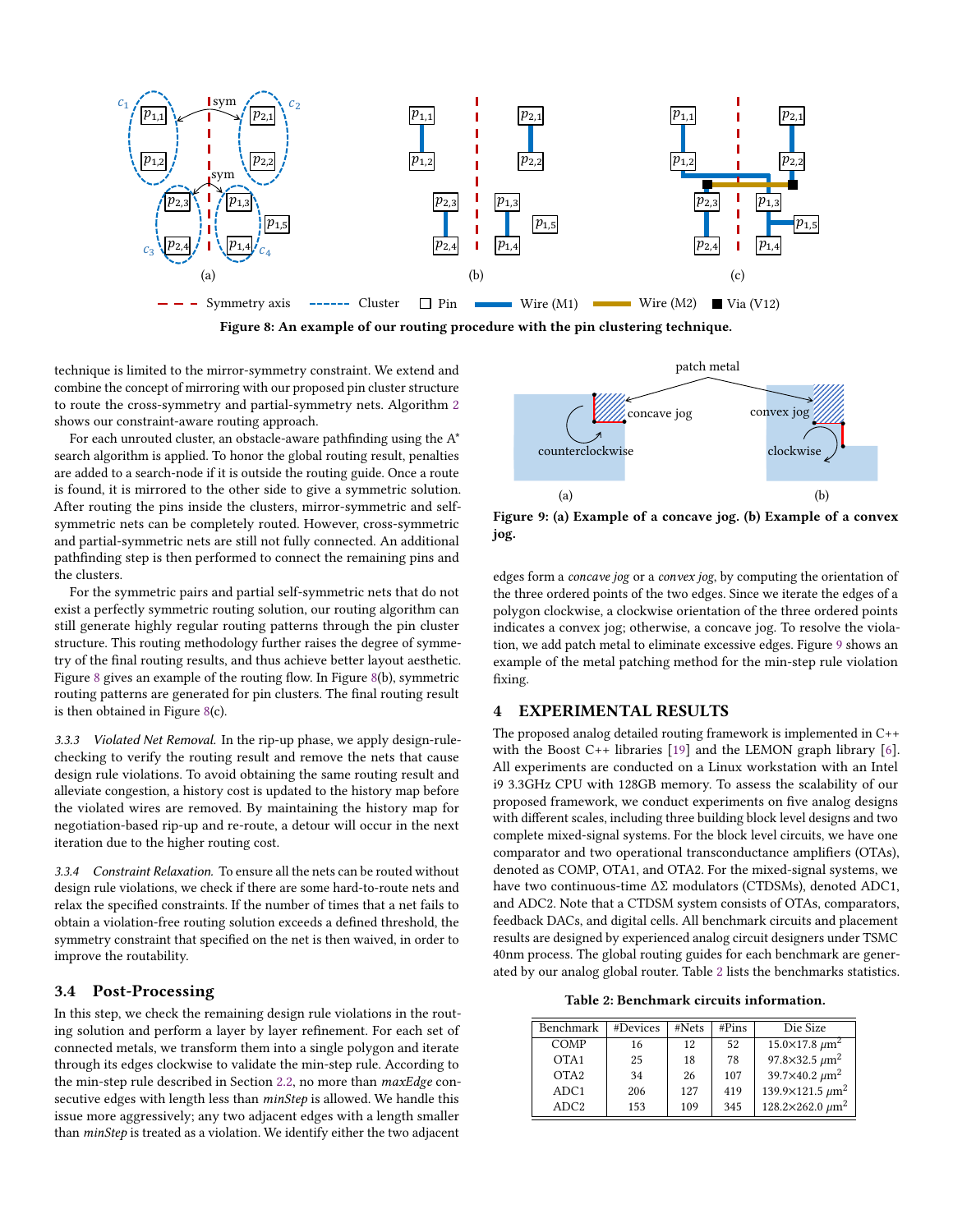<span id="page-6-0"></span>Table 3: Comparison of total wirelength (WL(nm)), via number (VIA), total degree of symmetry ( $d_{SYM}$ ), total design rule violations (DRV), and runtime(s).

| Benchmark        | [23     |      |           |     | $DR_{wl}$ |         |      |           | $DR_{sym}$               |         |         |      |           |          |         |
|------------------|---------|------|-----------|-----|-----------|---------|------|-----------|--------------------------|---------|---------|------|-----------|----------|---------|
|                  | WL      | VIA  | $d_{SYM}$ | DRV | Runtime   | WL      | VIA  | $d_{SYM}$ | DRV                      | Runtime | WL      | VIA  | $d_{SYM}$ | DRV      | Runtime |
| COMP             | 145665  | 90   | 0.37      | 83  | 1.34      | 143400  | 19   | 0.88      | $\mathbf{0}$             | 0.15    | 138400  | 19   | 0.95      | $\theta$ | 0.11    |
| OTA <sub>1</sub> | 520640  | 167  | 0.31      | 170 | 36.30     | 369400  | 38   | 0.63      | $\Omega$                 | 1.86    | 386800  | 38   | 0.88      | $\bf{0}$ | 1.71    |
| OTA2             | 546875  | 191  | 0.19      | 130 | 15.18     | 443400  | 74   | 0.27      | $\Omega$                 | 0.37    | 523400  | 79   | 0.70      | $\theta$ | 0.30    |
| ADC1             | 2898835 | 498  | 0.37      | 550 | 39.65     | 2625000 | 171  | 0.49      | $\Omega$                 | 5.95    | 2686600 | 175  | 0.62      | $\Omega$ | 2.70    |
| ADC2             | N/A     | N/A  | N/A       | N/A | N/A       | 3188800 | 180  | 0.47      | $\Omega$                 | 23.02   | 3327600 | 184  | 0.69      | $\Omega$ | 18.82   |
| Norm.            | 1.13    | 3.60 | 0.40      | -   | 24.75     | 0.95    | 0.98 | 0.70      | $\overline{\phantom{a}}$ | 1.42    | 00.1    | 1.00 | 00.1      | ۰        | 00.1    |

#### 4.1 Routing Metrics Evaluation

To evaluate the routing solution, we compare our router with the analog detailed router of [\[23\]](#page-7-23) in terms of wirelength, via number, degree of symmetry, design rule violations, and runtime. The degree of symmetry  $d_{SYM}$  of a routing result reflects the layout aesthetic. It is defined as the total wirelength of symmetry wires over total wirelength, as shown in the following equation,

$$
d_{SYM} = \frac{\sum_{i=1}^{|N|} \sum_{j=1}^{|Seg(n_i)|} g_i(s_{i,j}) \cdot len(s_{i,j})}{\sum_{i=1}^{|N|} \sum_{j=1}^{|Seg(n_i)|} len(s_{i,j})},
$$
(4)

where  $Seg(n_i)$  is the set of routed segments of net  $n_i, s_{i,j}$  is the  $j^{\text{th}}$  routing segment of  $n_i$ , len( $s_{i,j}$ ) is the length of segment  $s_{i,j}$ , and  $g_i(s_{i,j})$  is a binary output function with output 1 if exists a symmetry segment of  $s_{i,j}$  with respect to the symmetry axis of  $n_i$ .

As satisfying the symmetry constraints achieves better layout regularity in the cost of increasing total wirelength, it is desirable to explore the trade-off between the degree of symmetry and wirelength. As a result, we implement our framework with two different parameter sets, denoted as  $DR_{wl}$  and  $DR_{sym}$ , respectively.  $DR_{wl}$  executes more rip-up and re-route iterations to optimize wirelength, while  $DR_{sym}$  has a more rigorous criteria for constraint relaxation to maximize the degree of symmetry. All binaries are executed on the same Linux workstation for a fair comparison, and the symmetry constraints are generated by Algorithm [1.](#page-3-0) After generating the routed layouts, Calibre nmDRC and nmLVS are applied for design-rule-checking and layout-versus-schematic verification.

Table [3](#page-6-0) shows the comparisons between the routing results. The detailed router of [\[23\]](#page-7-23) fails to complete the routing in ADC2 due to some local congestion. Comparing the solutions of [\[23\]](#page-7-23) and  $DR_{sym}$ , the detailed router of [\[23\]](#page-7-23) results in 13% longer total wirelength and 3.6× more vias than  $DR_{sym}$ . Furthermore,  $DR_{sym}$  generates DRC-clean results with 2.5 $\times$ higher degree of symmetry with the runtime speedup of above 24×. On the other hand, comparing the results of [\[23\]](#page-7-23) and  $DR_{wl}$ , we can see that [\[23\]](#page-7-23) has 19% longer total wirelength and 3.67 $\times$  more vias than ours.  $DR_{wl}$ also achieves DRC-clean results with 1.75× higher degree of symmetry with above 17× runtime speedup.

Compared with  $DR_{sym}$ ,  $DR_{wl}$  achieves an average of 5% reduction on wirelength and 2% reduction on via number in the cost of 30% reduction in the degree of symmetry. As wirelength and the degree of symmetry of a routed layout may relate to different performance metrics in analog designs,  $DR_{wl}$  and  $DR_{sym}$  can be suitable for various categories of analog circuits. Figure [10](#page-6-1) shows the ADC2 layout generated by  $DR_{sym}$ .

#### 4.2 Post-Layout Simulations

Post-layout simulations are performed to verify the quality of the routed layouts. To construct a more accurate simulation model, Calibre PEX is

<span id="page-6-1"></span>

Figure 10: Layout of ADC2 routed by our router.

|                  | Benchmark                 | Schematic | 23     | $DR_{wl}$ | $DR_{sym}$ |  |
|------------------|---------------------------|-----------|--------|-----------|------------|--|
|                  | Delay (ps)                | 69.5      | 177.3  | 126.0     | 125.0      |  |
| COMP             | Offset $(\mu V)$          |           | 2804.1 | 462.3     | 827.0      |  |
|                  | Noise $(\mu V_{\rm rms})$ | 384.1     | 410.2  | 376.2     | 350.0      |  |
|                  | Power $(\mu W)$           | 13.7      | 20.6   | 20.8      | 20.7       |  |
|                  | $DC$ Gain $(dB)$          | 45.9      | N/A    | 45.8      | 45.8       |  |
|                  | Bandwidth (MHz)           | 110.5     | N/A    | 99.0      | 99.0       |  |
|                  | Phase Margin (°)          | 64.7      | N/A    | 64.6      | 64.6       |  |
| OTA1             | Offset $(\mu V)$          |           | N/A    | 186.5     | 167.2      |  |
|                  | Noise $(\mu V_{rms})$     | 222.0     | N/A    | 231.9     | 231.8      |  |
|                  | Power $(\mu W)$           | 776.9     | N/A    | 760.3     | 761.0      |  |
|                  | $DC$ Gain $(dB)$          | 54.0      | 52.9   | 54.1      | 54.1       |  |
|                  | Bandwidth (MHz)           | 605.2     | 444.8  | 478.8     | 477.0      |  |
|                  | Phase Margin $(°)$        | 64.1      | 75.2   | 75.2      | 76.1       |  |
| OTA <sub>2</sub> | Offset $(\mu V)$          |           | 893.3  | 154.2     | 145.7      |  |
|                  | Noise $(\mu V_{\rm rms})$ | 12070.1   | 9711.5 | 9818.2    | 9822.1     |  |
|                  | Power $(\mu W)$           | 428.7     | 424.3  | 433.3     | 439.7      |  |
|                  | SNDR (dB)                 | 65.3      | 63.1   | 64.4      | 64.6       |  |
| ADC1             | $SFDR$ $(dB)$             | 79.5      | 77.2   | 78.6      | 78.9       |  |
|                  | Power (mW)                | 837.1     | 806.6  | 868.5     | 857.9      |  |
|                  | SNDR (dB)                 | 69.6      | N/A    | 66.9      | 66.1       |  |
| ADC <sub>2</sub> | $SFDR$ $(dB)$             | 80.0      | N/A    | 80.9      | 79.8       |  |
|                  | Power $(\mu W)$           | 695.2     | N/A    | 759.4     | 759.0      |  |

<span id="page-6-2"></span>Table 4: Simulation results of schematic, [\[23\]](#page-7-23), and our AMS detailed routing framework.

used to extract parasitic resistance, parasitic capacitance, and coupling capacitance (R+C+CC). R+C+CC extraction is essential for evaluating the quality of layouts generated by an automated router to check if the electrical constraints are well-handled. After layout extraction, we use Cadence Spectre to evaluate the extracted netlist.

Table [4](#page-6-2) shows the simulation results. Note that the post-layout simulation can still be performed even if the results of [\[23\]](#page-7-23) obtain design rule violations. For COMP,  $DR_{wl}$  (resp.  $DR_{sym}$ ) achieves 29% reduction in output delay (Delay), 85% (resp. 71%) reduction in input-referred offset (Offset), and better input-referred noise (Noise) with similar power consumption (Power), compared with the results of [\[23\]](#page-7-23). In this particular